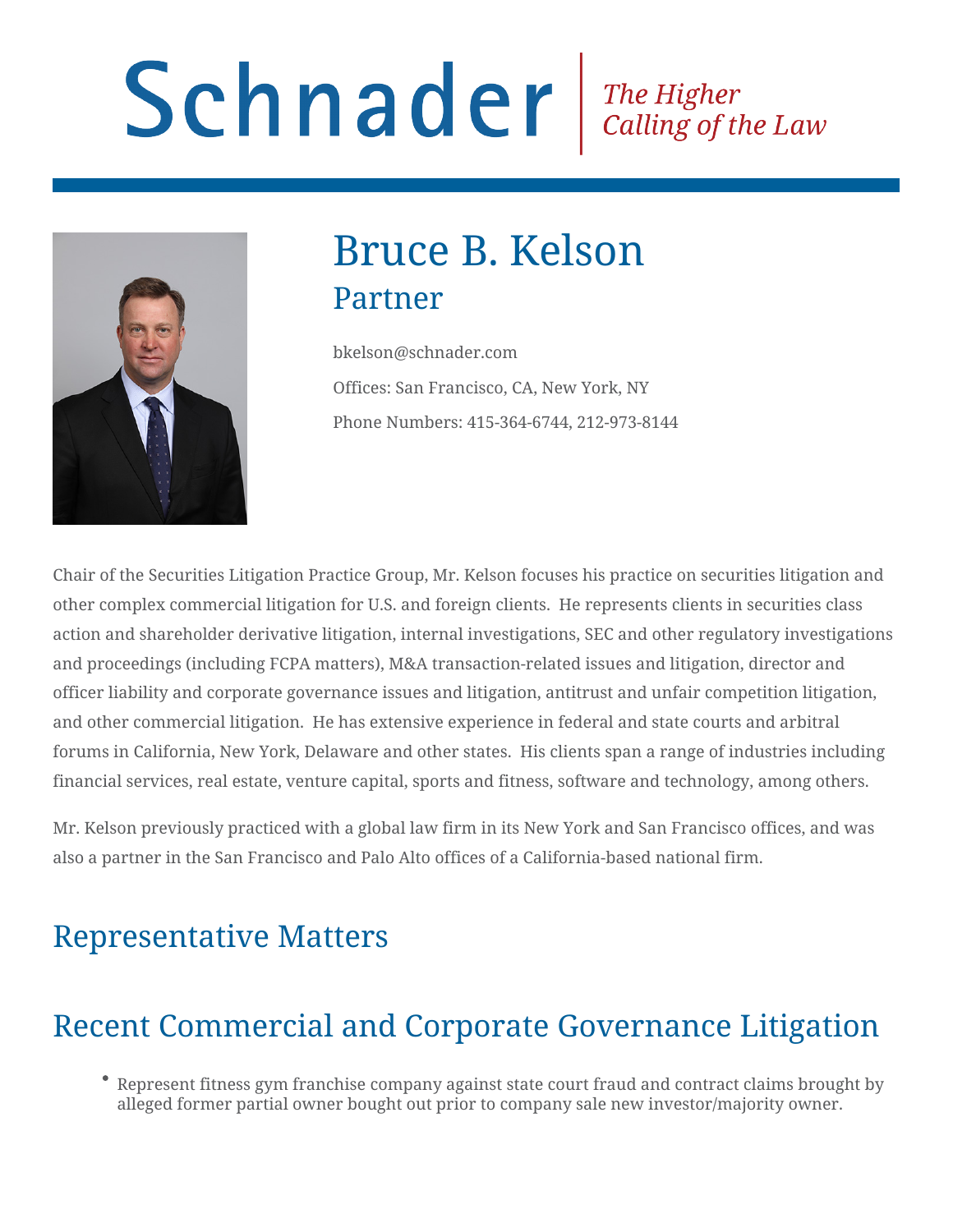- Represent founders of music distribution business in corporate governance/control disputes with foreign private equity investor and in related state and federal litigation involving supermajority voting provisions in shareholder agreement; obtained favorable settlement through a buyout of investor and dismissal of all litigation.
- Represent nutritional supplement makers in state and federal class actions asserting mislabeling/false advertising under California UCL and CLRA and other claims; obtained dismissals on theories of equitable abstention and primary jurisdiction doctrine and nationwide settlement of remaining claims. (In one case, client obtained a significant recovery against plaintiffs' counsel on defamation claims arising out of statements made in YouTube video.)
- Represent angel investor in lighting technology company in connection with corporate governance disputes (voting procedures, selection of new CEO, a pursuit of merger strategy, etc.); obtained requested remedial measures and payment of fees from majority investors.
- Represent public film distribution company in Delaware litigation involving reverse termination fees arising out of counterparty buyer's breach of a merger agreement.

# Recent SEC Enforcement Defense

- Represent former co-owner/co-manager of oil & gas investment and development entities in SEC investigation.
- Represent former sales executive of enterprise software company in SEC investigation relating to the acquisition by leading technology company.
- For real estate investment firm, and public REIT, private investment fund and broker-dealer affiliates and related individuals, obtained termination with no enforcement action in SEC investigation involving numerous claims centering on securities offerings and investment program operations.
- For Nevada private company and officers, obtained termination with no enforcement action in SEC investigation involving numerous securities offering and disclosure issues (following Wells Notice and Wells Submission).

# Recent Securities Litigation Matters

- Represent California bank holding company in shareholder "merger objection" litigation and related "disclosure only" settlement arising out of acquisition of Texas bank holding company.
- Represent VC investors and directors on portfolio company board in connection with shareholder derivative claims, special committee investigation and corporate governance issues; obtained payment of fees in Delaware litigation following a refusal of shareholder claims
- Represent the bank holding company in shareholder class action alleging violations of federal securities laws and fiduciary duties of disclosure in connection with a proxy statement regarding reverse stock split; defeated TRO application regarding shareholder vote and obtained dismissal of all claims (2009 WL 4911850) and voluntary dismissal of Ninth Circuit appeal.
- Represent Brazilian businessman/investor as a plaintiff in state court action against founders of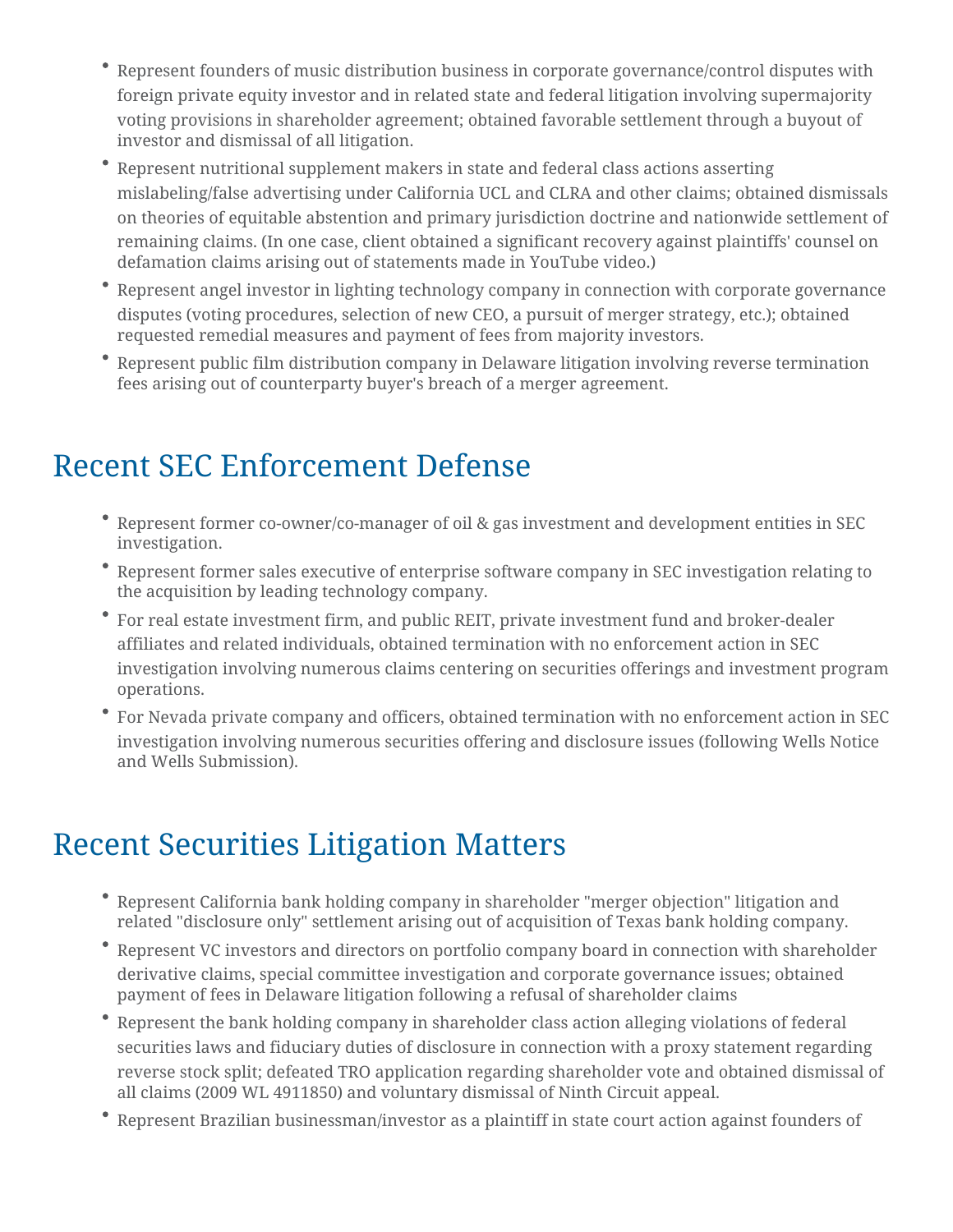"Christian-themed entertainment" company, on fraud claims under California securities laws and common law; matter proceeded to trial in L.A. Superior Court, resulting in the favorable jury verdict and a significant award of compensatory and punitive damages.

Represent public real estate services company in an internal investigation involving undisclosed letter agreements and related accounting and financial reporting issues, and in connection with the restatement of financial statements and related SEC inquiries.

### Selected Prior Representative Matters

- Represent media company and directors and officers in federal securities and ERISA litigation and Delaware fiduciary duty litigation relating to exchange offer and split-off of subsidiary; obtained dismissal of all securities law claims (504 F. Supp. 2d 151), ERISA claims (2007 U.S. Dist. LEXIS 85831), and fiduciary duty claims (2008 WL 308450, aff'd, 965 A.2d 676).
- Represent Canadian graphics chip maker and directors and officers in shareholder derivative action in California state court; obtained dismissal of majority of claims based on Canadian law applicable under "internal affairs" doctrine and voluntary dismissal of remaining claim.
- Represent California and China-based telecommunications equipment manufacturer in connection with internal investigation regarding accounting irregularities, and in related SEC investigation, securities class actions and shareholder derivative litigation. Also represented company in private arbitration regarding termination of professional services agreement with cell phone handset distributor/consultant
- Represent companies, directors and officers in internal investigations, SEC proceedings and federal and state shareholder derivative litigation regarding stock option practices.
- Represent computer and software companies and directors and officers in securities class action and shareholder derivative cases relating to financial reporting, restatements and other disclosure issues; obtained dismissals or favorable settlements
- Represent software company and directors and officers in shareholder derivative case relating to IPO pricing and underwriter allocation of shares in other IPOs, and in connection with related New York AG investigation.
- Represent investment banks and individual bankers in connection with shareholder "merger objection" actions relating to M&A transactions and financial advisor engagements
- Represent investment bank and individual banker as financial advisor and valuation expert to debtor software company in connection with bankruptcy litigation, in contested hearing/trial of business valuation issues, and with respect to contested issues regarding advisor/expert fees.
- Represent investment bank and individual bankers in federal court fraud and breach of fiduciary duty action relating to financial advisor engagement involving acquisition.
- Represent pharmacy benefits manager (PBM) and parent pharmaceutical company in class and representative plaintiff actions brought by retail pharmacy entities in state and federal courts alleging antitrust and unfair competition violations as to PBM practices and drug pricing.
- Represent software services company and directors and officers in breach of fiduciary duty litigation relating to application of California shareholder appraisal rights statutes in connection with corporate merger; case dismissed on eve of trial, dismissal upheld on appeal.
- Represent Swiss industrial company, as parent of medical device companies, in nationwide medical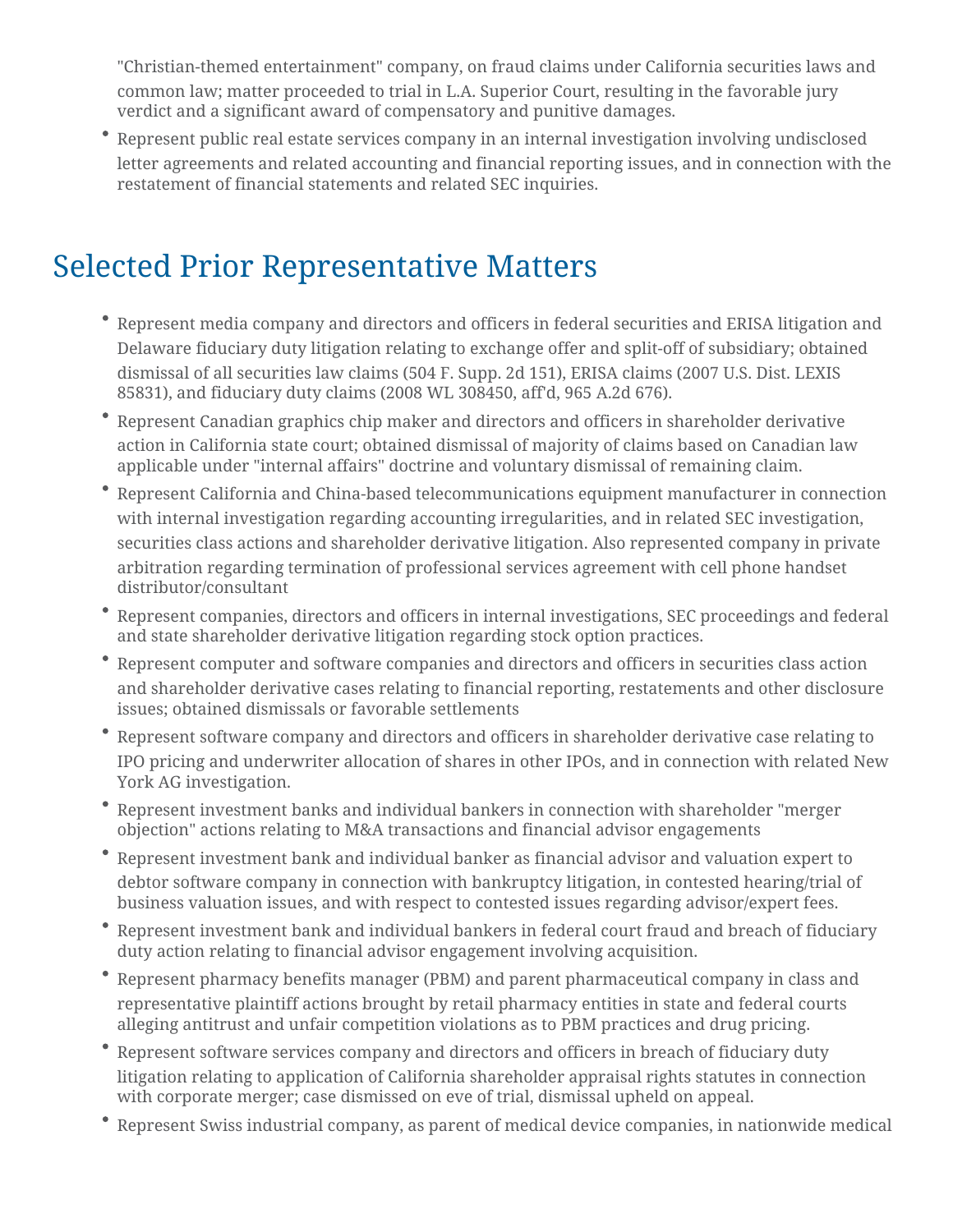device (joint implant) products liability litigation in federal and state courts, as to jurisdictional and intercorporate liability (alter ego) issues; resolved by nationwide global settlement and by dismissal of opt-out/non-covered cases.

- Represent German automotive parts manufacturer and U.S. affiliates in asbestos/products liability actions, as to jurisdictional and successor liability issues; obtained voluntary dismissals or dismissals on jurisdictional motions.
- Represent Italian mobile phone services provider and U.S. subsidiary in employment contract litigation by former CEO in California state court; defeated TRO and settled on favorable terms.
- Represent various companies in connection with NYSE, NASD and FINRA inquiries regarding preannouncement stock trading and related subpoenas in SEC enforcement actions.
- Represent Federal Home Loan Bank in internal investigation regarding billing practices of outside vendor/consultant and related issues.
- Represent pharmacy benefits manager in AAA arbitration brought by retail pharmacies for breach of contract and to enforce alleged inspection/audit rights; defense award on all claims.
- Represent electronics company in federal antitrust class action relating to alleged price-fixing and monopolization in electron power tubes industry; settled on very favorable terms.
- Represent Swiss/NY private bank broker-dealer in NASD arbitration brought by individual derivatives traders on fraud, breach of contract and employment-related claims.
- Represent Swiss private bank and French bank affiliates in litigation relating to "Prime Bank Notes"; obtained dismissal based on lack of personal jurisdiction and *forum non conveniens*.
- Represent Austrian industrial company in breach of contract/warranty action involving hydroelectric generator at California hydroelectric power facility; settlement on eve of trial.
- Represent pharmacy benefits manager and pharmaceutical company in federal multidistrict antitrust litigation involving pricing of pharmaceutical drugs.

### Publications and Newsletters

- "The SEC's *Expanded Powers and Remedies* in the SEC-Friendly Forum of Administrative Proceedings," Newsletter, October 4, 2011.
- "When 'Unfinished Business' Really Means 'Lost Business': Ninth Circuit Finds A Claim Stated For Securities Fraud Based On Undisclosed Risks Involving Contract Backlog," June 20, 2008.
- "*United Rentals Denied Specific Performance, Cerberus Walks*: Use of Forthright Negotiator Principle a Cautionary Tale for M&A Professionals," The M&A Lawyer, Vol. 12, Issue 3 (March 2008), and Newsletter, May 13, 2008.
- "In Closely Watched Stoneridge Case, U.S. Supreme Court Rejects 'Scheme Liability' Theory and Declines to Extend Securities Fraud Liability to Secondary Actors in Context of Private Litigation," Newsletter, January 17, 2008.
- "California's Fourth District Court of Appeals Applies the 'Injury in Fact' and 'Causation/Reliance' Elements of the UCL Standing Requirement to Uphold Dismissal of UCL Claim at Pleadings Stage," Newsletter, January 14, 2008.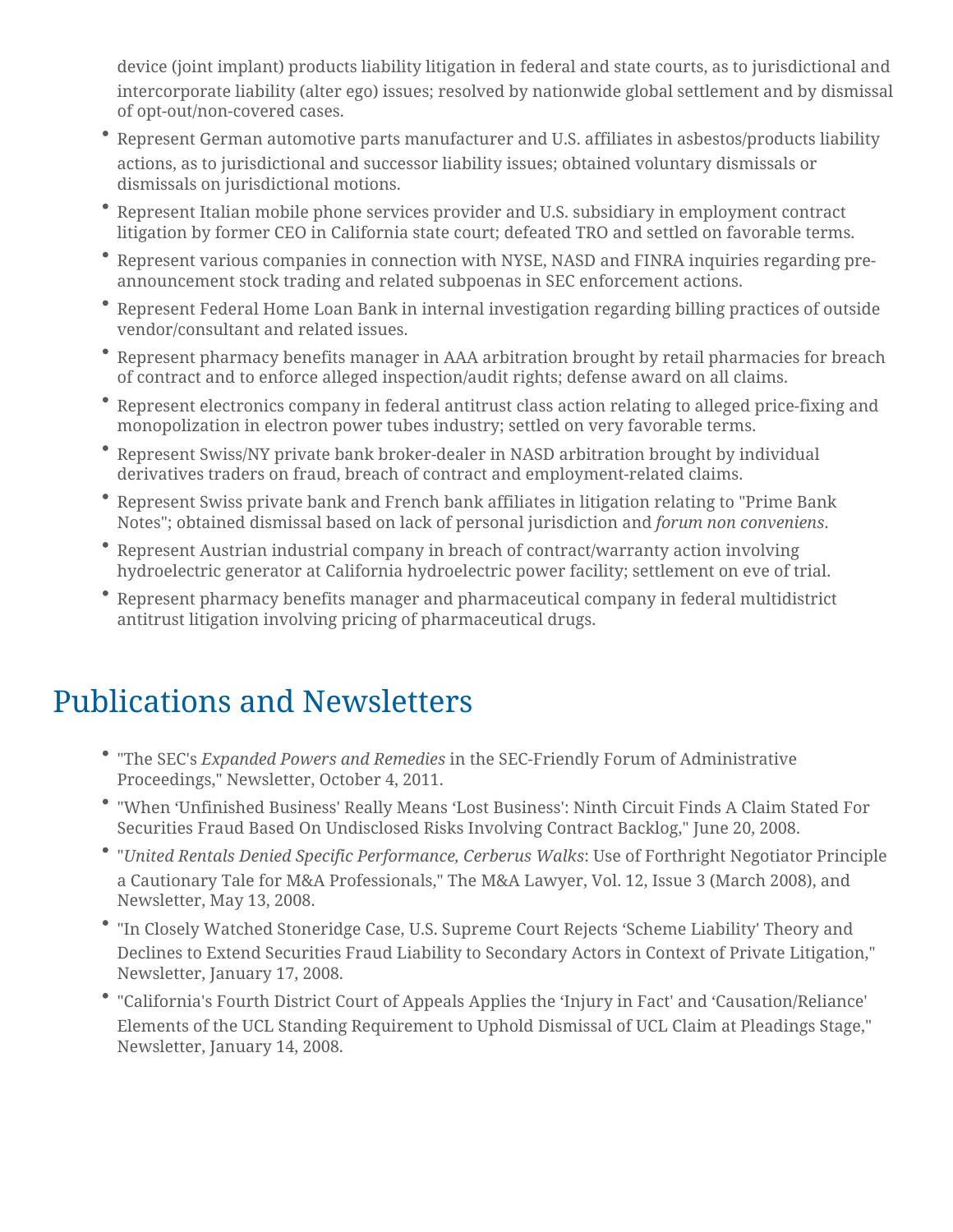# Speaking Engagements

- "Anti-Corruption: What You Must Know About the Foreign Corrupt Practices Act," ALFA International 2014 International Client Seminar, March 7, 2014.
- "Distressed Debt Litigation: Causes, Concerns, Risks and Prevention," IMN Conference on Distressed Debt Investing & Risk Management: Navigating the Post-Subprime World, September 18, 2008.
- 23rd Annual M&A Institute (regarding Material Adverse Change clauses in Merger Agreements and current issues and disputes), November 15, 2007.

## Education

- Vanderbilt University Law School, J.D., 1993
- Dartmouth College, A.B., cum laude, 1987

### Languages

German

# Bar Admissions

- California
- New York

# Court Admissions

- U.S. District Court for the Northern District of California
- U.S. District Court for the Southern District of California
- U.S. District Court for the Central District of California
- U.S. District Court for the Eastern District of New York
- U.S. District Court for the Southern District of New York
- U.S. District Court for the District of Colorado
- U.S. Court of Appeals for the Ninth Circuit

### **Practices**

Business Governance Litigation and Shareholder Disputes